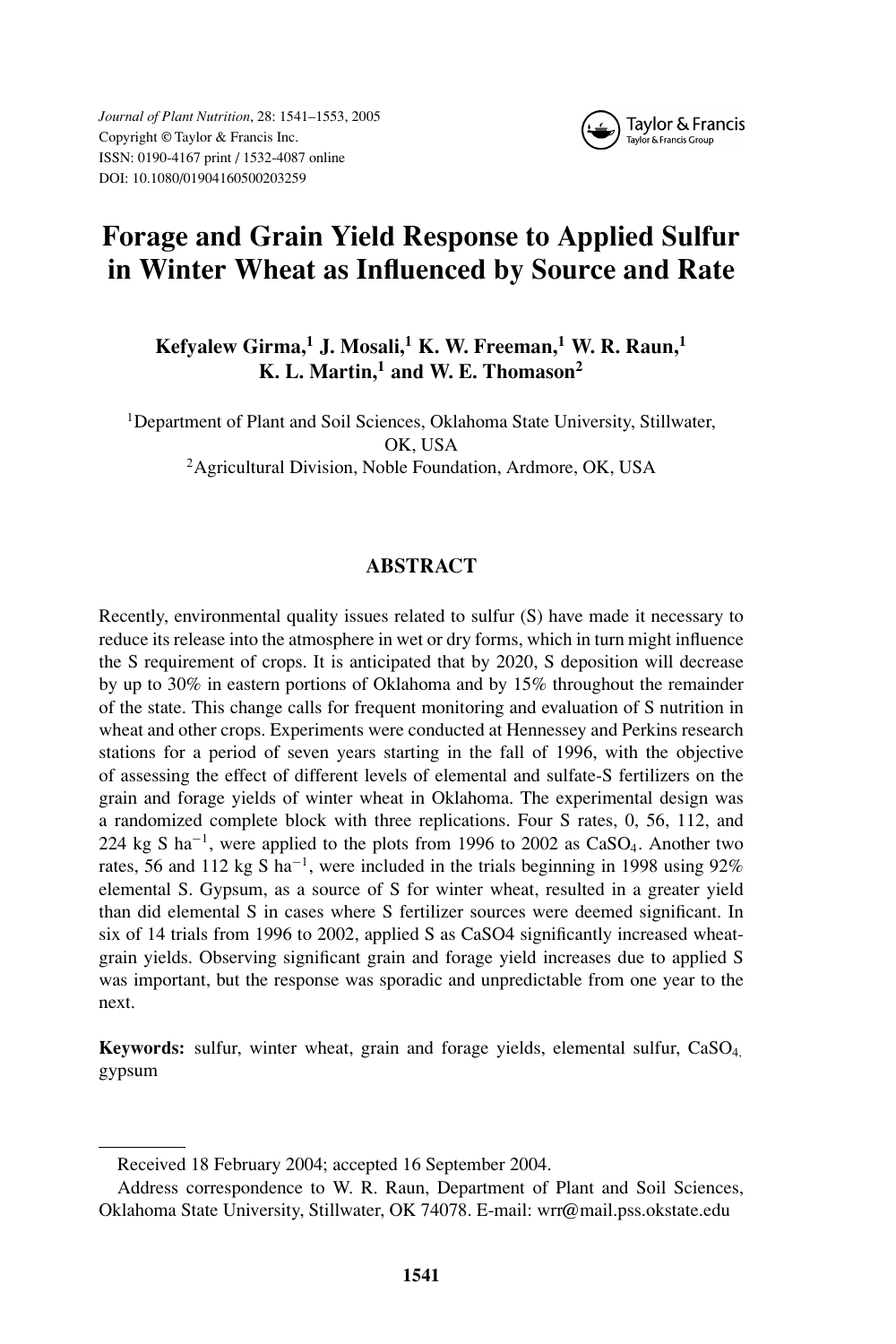### **1542 K. Girma et al.**

# **INTRODUCTION**

Sulfur(s) is a building block of protein and a key ingredient in the formation of chlorophyll (Duke and Reisenaue, 1986). Without adequate S, crops cannot reach their full potential in terms of yield or protein content (Zhao et al., 1999c). Although the essential role of S for plant growth and development has long been recognized, deficiency of S in agricultural crops, especially wheat, was reported as rare (Withers et al., 1995). This is due largely to the belief that the S requirement of crops is satisfied from S deposited from wet deposition of S compounds and release from organic matter. On average,  $10-12$  kg ha<sup>-1</sup> of sulfate-S is obtained from rainfall, which is slightly less than the wheat crop requirement of 15–20 kg ha<sup> $-1$ </sup> (Zhao et al., 1999b).

Wheat plants have a smaller requirement for S than legumes and oilseed crops (Duke and Reisenaue, 1986). A 2700 kg ha<sup>-1</sup> wheat crop contained  $12 \text{ kg ha}^{-1}$  of S in the seed and straw, which was a very small quantity compared with that of nitrogen (N) (2%–3% or 54 to 81 kg ha<sup>-1</sup>). Soil was found to contain adequate available S for most crops (Johnson et al., 2000). These researchers further indicated that the S addition from rainfall would satisfy the S requirement of wheat to harvest 4032 kg ha<sup>-1</sup> wheat grain. Indeed, for all crops in Oklahoma, the current S recommendation is based on a 20:1 N:S ratio of the wheat grain yield for the last crop. This is because the N:S ratio is a reliable index for detecting deficiency and evaluating S-use efficiency of crops (Rasmussen, 1996), although the ratio reported was variable.

Recently, environmental quality issues related to  $SO<sub>2</sub>$  and other greenhouse gases have required to reduction in the release of such chemicals into the environment. As of the 1970s in the developed world, the inputs of S from atmospheric deposition were reduced by a significant level (Zhao et al., 1999a; Whelpdate, 1992; National Atmospheric Deposition Program/National Trends Network, 2000; USEPA, 1998). This reduction resulted in an obvious S deficiency in arable crops, as organic sources cannot supply the total required amount of S (McGrath and Zhao, 1995). In the United States, data show that sulfate concentrations in precipitation have decreased over the past two decades (National Atmospheric Deposition Program/National Trends Network, 2000; USEPA, 1998). During the last 10-year period, atmospheric concentrations of  $SO<sub>2</sub>$  and sulfate both showed average reductions of 38% and 22%, respectively, in the rural eastern United States as a result of phase I of the Acid Rain Program (USEPA, 1998). On the other hand, according to the 2000 Acid Rain Report (National Atmospheric Deposition Program/National Trends Network, 2000) at benchmark deposition monitoring sites in Oklahoma, sulfate deposition did not show a clear trend. However, it was indicated that S deposition would decrease by 30% in eastern portions of the state and 15% throughout the remainder of the state in 2020 (USEPA, 2003).

Globally, a recent switch has been made from the use of S-containing fertilizers to S-free fertilizers, which are, ironically, being used with newer,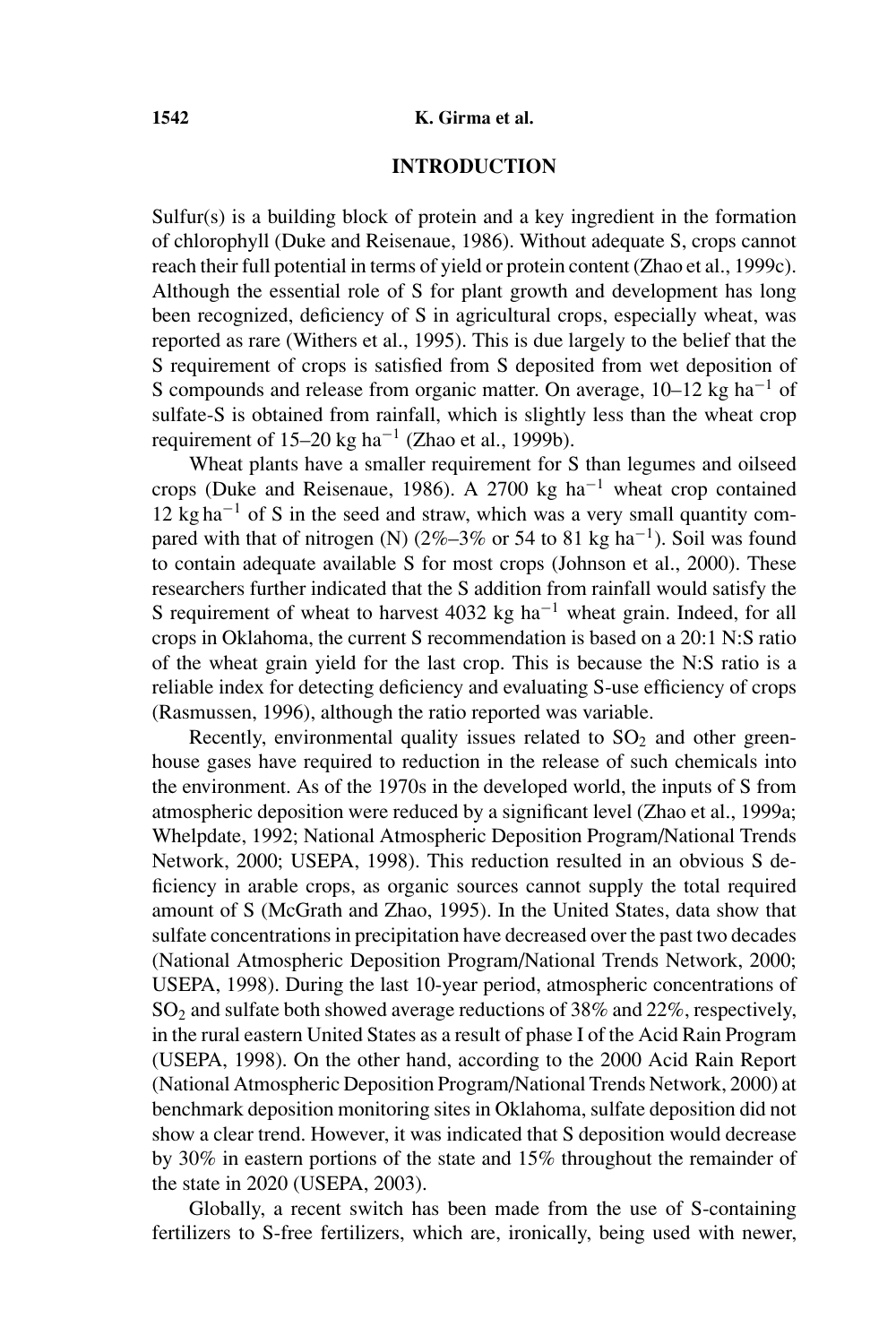high-yielding cultivars that have increased S demand (McGrath et al., 1996). Cropping has been intensified (Knights et al., 2000) with the adoption of minimum-tillage techniques for crop establishment that may reduce the mineralization of soil organic matter and thus, organic S (Randall and Wrigley, 1986). Also, climatic and soil conditions are changing, driven by naturally occurring events influencing the dynamics of S in the soil and its availability for crop demand (Rasmussen, 1996). Considering these challenges, research initiatives have been undertaken to confirm S deficiency and response in arable crops (Spencer and Freney, 1980). In Britain, the concentration of S in wheat-grain samples decreased substantially from the early 1980s to the early 1990s (Zhao et al., 1995). Wheat is a crop that typically requires a relatively high amount of supplemental S due to incompatibility of conditions with its period of most rapid growth during early spring, when the rate of S release from soil organic matter is quite slow (Johnson, 1999). Significant yield increases of winter wheat in response to S additions have been reported elsewhere (McGrath and Zhao, 1995; Randall and Wrigley, 1986). Micronized elemental S and sulfate fertilizers resulted in a 36% increase of wheat grain yield (Riley et al., 2000). Sulfur application increased the grain S content at high rather than low N treatment (Randall and Wrigley, 1986; Blake-Kalff et al., 2000; Zhao et al., 1996). With added S, yields were increased by 15.7% in the plots where a high rate of N was applied (Zhao et al., 1996). The objective of this experiment was to assess the effect of different levels of elemental and sulfate-S fertilizers on the grain and forage yields of winter wheat over an extended period of time (1996–2002) in northern central Oklahoma.

## **MATERIALS AND METHODS**

Fourteen trials were conducted from 1996 to 2002 at Hennessey (Shellabarger sandy loam-fine-loamy, mixed, thermic Udic Argiustolls) and Perkins (Teller sandy loam-fine-loamy, mixed, thermic Udic Argiustolls), Oklahoma to evaluate the response of winter wheat forage and grain yields to S rates and fertilizer sources. The Hennessey location is a typical environment for wheat production in northern central Oklahoma. The Perkins location is on a deep, sandy, loworganic-matter soil that is more prone to leaching of mobile nutrients including sulfate in soil solution. Initial soil-test data are reported in Table 1. Initial soil samples were analyzed for total extractable  $SO_4$  concentration using an inductively coupled argon plasma spectrophotometer (ICP) with calcium phosphate to extract the  $SO_4$  (Miller et al., 1997).

A randomized complete block experimental design with three replications was used at both sites. During the crop years 1996–2002, the experiment used four different rates (0, 56, 112, and 224 kg S ha<sup>-1</sup>) of gypsum (CaSO<sub>4</sub>); during the crop years 1998–2002, an additional two rates of (56 and 112 kg S ha<sup>-1</sup>) of 92% elemental S were used. Plot sizes were 4.86 m  $\times$  6.08 m.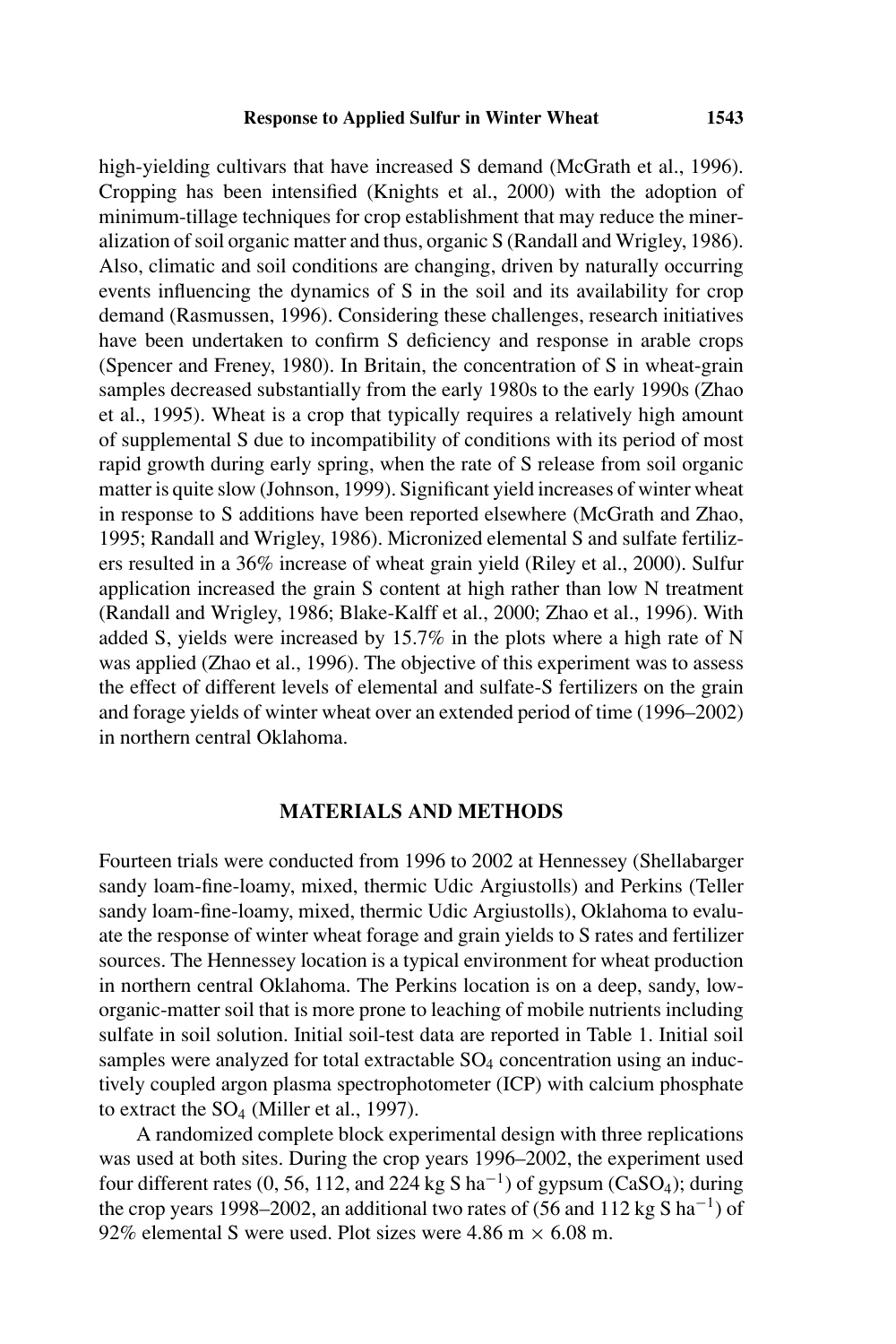| Location  | pΗ  | BI  | $NO3-N$<br>$mg \text{ kg}^{-1}$                                                        | $mg \text{ kg}^{-1}$ | К<br>$mg \, kg^{-1}$ | $SO_4-S$<br>mg kg <sup>-1</sup> |
|-----------|-----|-----|----------------------------------------------------------------------------------------|----------------------|----------------------|---------------------------------|
| Perkins   | 6   | 7.1 |                                                                                        | 12.5                 | 163                  | 14                              |
|           |     |     | Classification: Teller sandy loam-fine-loamy, mixed,                                   |                      |                      |                                 |
|           |     |     | thermic Udic Argiustolls                                                               |                      |                      |                                 |
| Hennessey | 5.3 | 6.6 | 1.5                                                                                    | 88.5                 | 401                  | 19.5                            |
|           |     |     | Classification: Shellabarger sandy loam-fine-loamy, mixed,<br>thermic Udic Argiustolls |                      |                      |                                 |
|           |     |     |                                                                                        |                      |                      |                                 |

Table 1 Initial soil (0–15 cm) chemical characteristics and classification at Hennessey and Perkins during the experimental period

The winter wheat variety Tonkawa was used during the 1996–1999 cropping seasons. This variety was replaced by Custer from 2000 to 2002. Wheat was planted between October and November for all trials. All other crop-management practices were conducted as per the recommendation of the respective sites. Wheat was harvested in June with a Massey Ferguson 8XP experimental combine, removing an area of 2.0 m  $\times$  4.6 m from the center of each plot. A Harvest Master yield-monitoring computer installed on the combine recorded yield data. Forage yields were determined from destructive samples collected from 1 m<sup>2</sup> for each trial at Feekes growth stages 7 and 10. The samples were dried in a forced-air oven at 66<sup>°</sup>C for three days, weighed, and total forage yields were determined for each trial by adding the dried weight of the two consecutive samples.

Forage and grain-yield data were subjected to statistical analysis using SAS (SAS, 2001). The S rates and sources were further analyzed using singledegree-of-freedom non-orthogonal contrasts.

#### **RESULTS**

Grain yield was significantly influenced by applied S as  $CaSO<sub>4</sub>$  in six of 14 site-years (Tables 2 and 3). Further investigation of the grain-yield data using orthogonal polynomial contrasts revealed that five out of 14 site-years showed a quadratic grain-yield response to applied S (Tables 2 and 3).

At Perkins in 2000 (Figure 1), 2002 (Figure 2), and Hennessey in 2001 (Figure 3), grain yield was increased for S rates between 56 and 112 kg ha<sup>-1</sup> and decreased afterwards. In another two trials at Hennessey in 1997 (Figure 4) and 1998 (Figure 5), a significant linear trend was observed in response to applied S. Grain yield response to S fertilizers was not consistent across trials.

Forage yield was significantly affected by applied  $S$  as  $CaSO<sub>4</sub>$  in four of 12 site-years (Tables 4 and 5). In 2002 at both locations, a quadratic response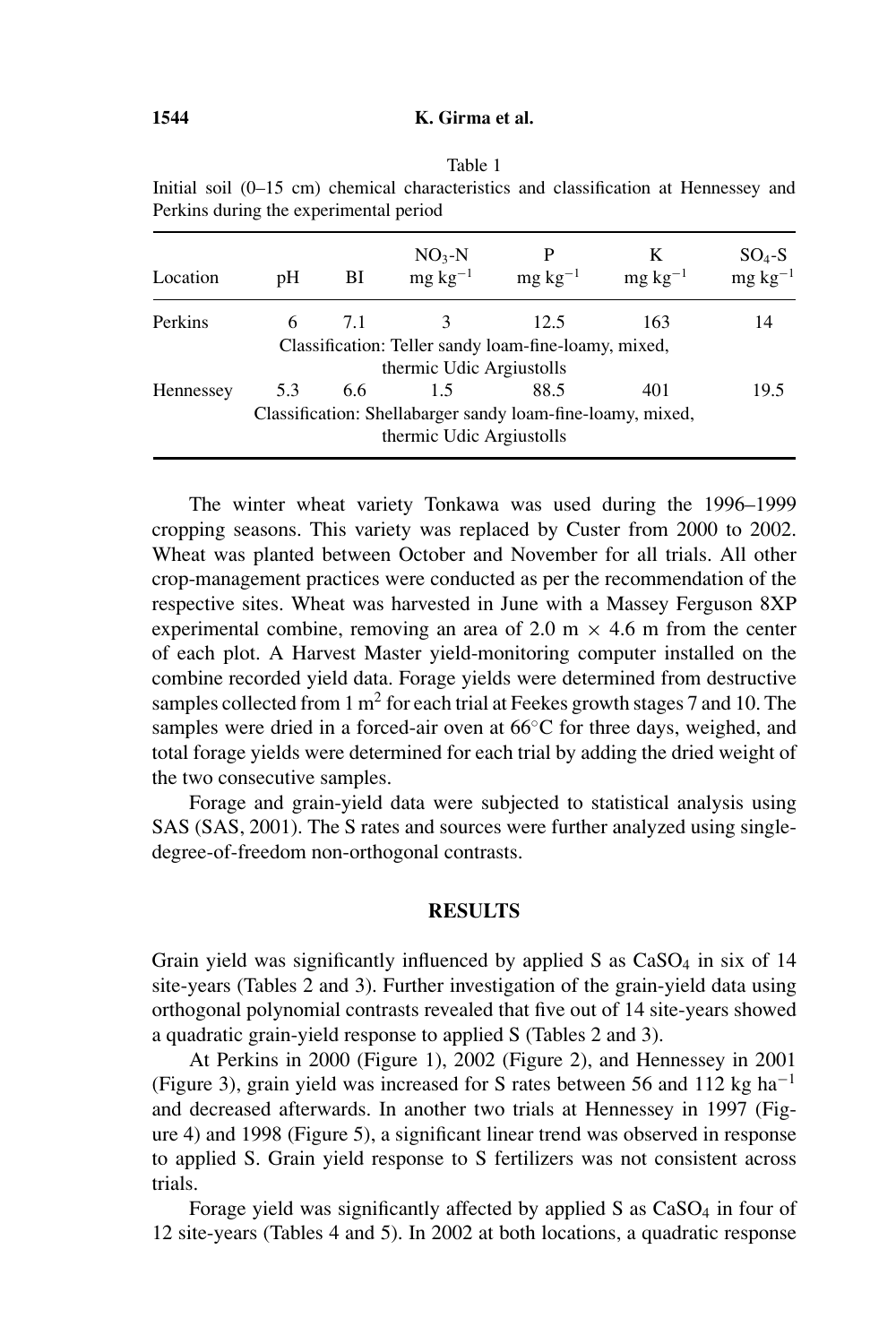|                                                                                    | Year      |           |           |           |           |           |           |  |
|------------------------------------------------------------------------------------|-----------|-----------|-----------|-----------|-----------|-----------|-----------|--|
| Source                                                                             | 1996      | 1997      | 1998      | 1999      | 2000      | 2001      | 2002      |  |
| Sulfur $(S)$ rate                                                                  | <b>NS</b> | ***       | **        | <b>NS</b> | $*$       | $\ast$    | *         |  |
| S-Linear                                                                           | <b>NS</b> | ***       | ***       | <b>NS</b> | NS        | <b>NS</b> | <b>NS</b> |  |
| S-Quadratic                                                                        | <b>NS</b> | ***       | <b>NS</b> | <b>NS</b> | <b>NS</b> | **        | <b>NS</b> |  |
| Elemental S vs $CaSO4$<br>at 56 kg ha <sup><math>-1</math></sup> S rate            | <b>NA</b> | NA        | <b>NS</b> | <b>NS</b> | $\ast$    | <b>NS</b> | $**$      |  |
| Elemental S vs CaSO <sub>4</sub><br>at 112 kg ha <sup><math>-1</math></sup> S rate | <b>NA</b> | <b>NA</b> | <b>NS</b> | <b>NS</b> | NS        | NS        | <b>NS</b> |  |
| Mean                                                                               | 2.750     | 2.722     | 4.242     | 2.181     | 3.577     | 1.566     | 3.874     |  |

Table 2 Effect of S rates and sources on winter wheat grain yield (Mg ha−1) at Hennessey, OK, 1996–2002

<sup>∗</sup>, ∗∗, and ∗∗∗ indicate significance at 0.1, 0.05, and 0.01 significance levels, respectively. NS: non-significant. NA: not applicable.

was observed (Figures 6 and 7). In both cases, consistent trends were observed in which forage yield was increased and reached a maximum, but decreased afterwards.

Grain and forage yields were positively and significantly ( $P < 0.05$ ) correlated in eight out of 12 site-years, with five of these results occuring at Perkins.

Table 3

Effect of S rates and sources on winter wheat grain yield (Mg ha−1) at Perkins, OK, 1996–2002

|                                                                                   | Year      |           |           |           |           |           |           |  |
|-----------------------------------------------------------------------------------|-----------|-----------|-----------|-----------|-----------|-----------|-----------|--|
| Source                                                                            | 1996      | 1997      | 1998      | 1999      | 2000      | 2001      | 2002      |  |
| Sulfur $(S)$ rate                                                                 | NS        | NS        | <b>NS</b> | NS        | <b>NS</b> | <b>NS</b> | **        |  |
| S-Linear                                                                          | NS        | <b>NS</b> | <b>NS</b> | <b>NS</b> | <b>NS</b> | <b>NS</b> | <b>NS</b> |  |
| S-Quadratic                                                                       | <b>NS</b> | <b>NS</b> | <b>NS</b> | <b>NS</b> | $**$      | $**$      | ***       |  |
| Elemental S vs CaSO <sub>4</sub><br>at 56 kg ha <sup><math>-1</math></sup> S rate | <b>NA</b> | <b>NA</b> | <b>NS</b> | <b>NS</b> | <b>NS</b> | NS        | <b>NS</b> |  |
| Elemental S vs $CaSO4$ at<br>112 kg ha <sup><math>-1</math></sup> S rate          | <b>NA</b> | <b>NA</b> | <b>NS</b> | <b>NS</b> | <b>NS</b> | <b>NS</b> | ***       |  |
| Mean                                                                              | 1.567     | 1.396     | 1.933     | 1.234     | 2.246     | 1.922     | 2.411     |  |

<sup>∗</sup>, ∗∗, and ∗∗∗ indicate significance at 0.1, 0.05, and 0.01 significance levels, respectively. NS: non-significant. NA: not applicable.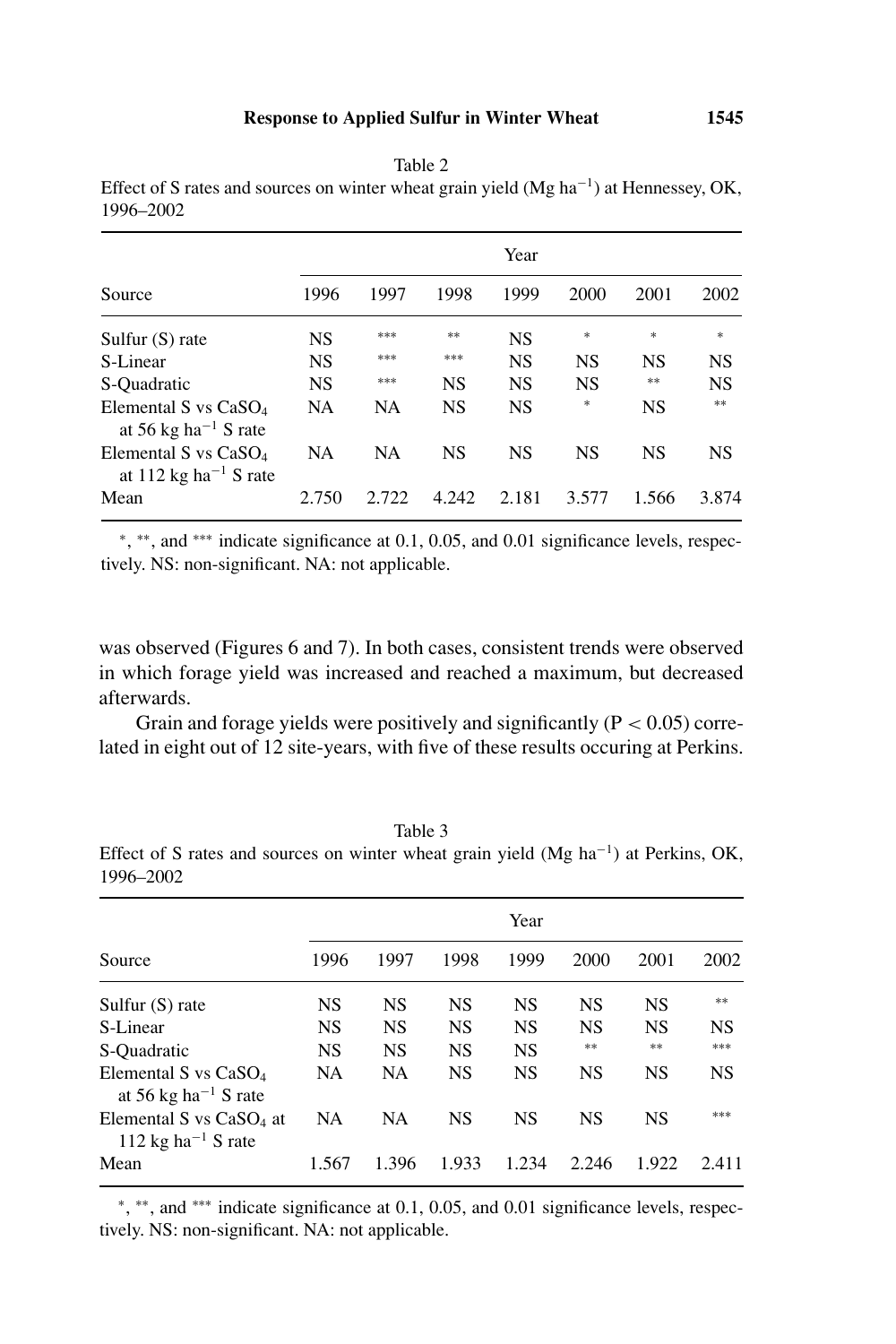**1546 K. Girma et al.**



*Figure 1.* Grain-yield response to S fertilizer rates at Perkins in 2000.



*Figure 2.* Grain-yield response to S fertilizer rates at Perkins in 2002.



*Figure 3.* Grain-yield response to S fertilizer rates at Hennessey in 2001.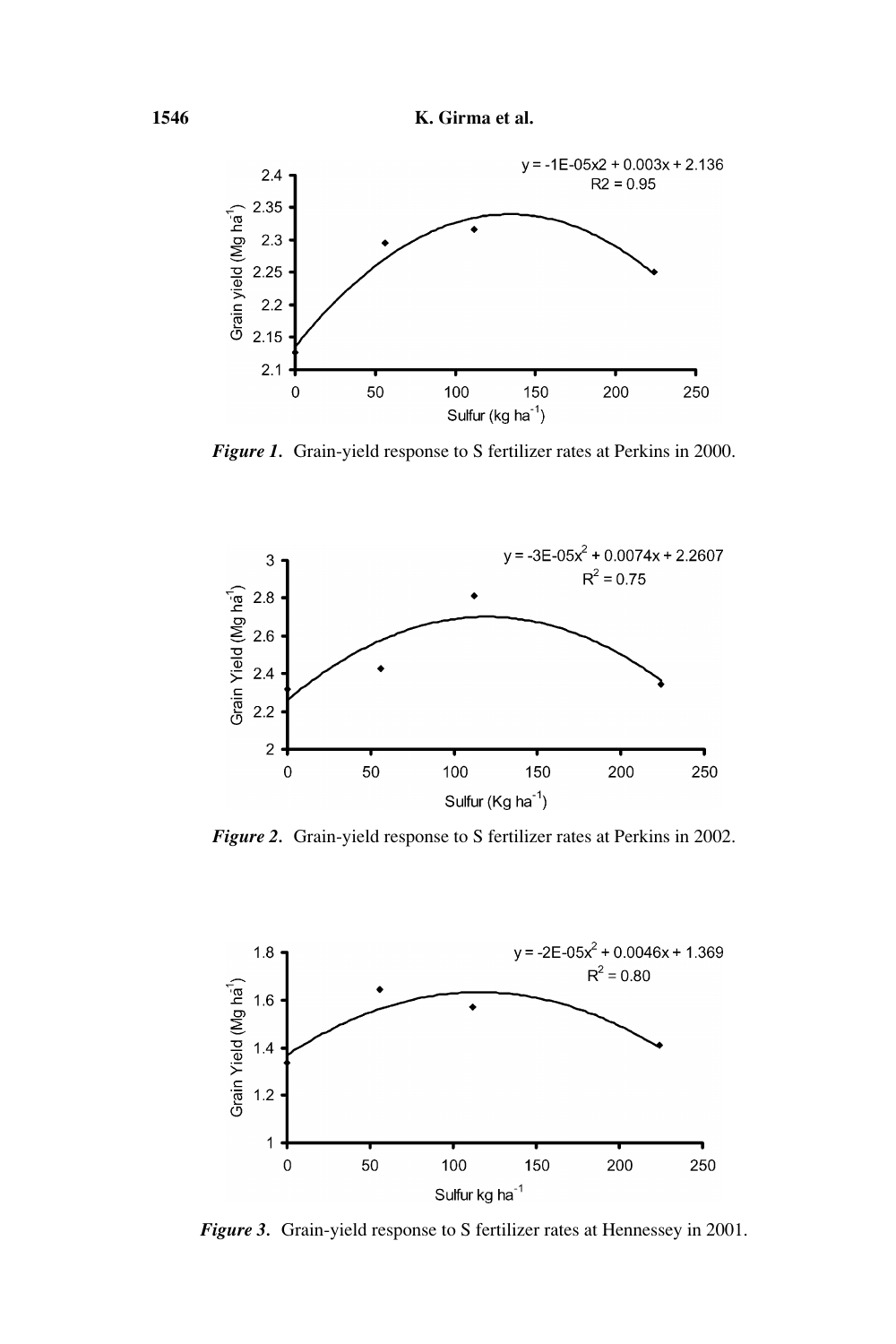

*Figure 4.* Grain-yield response to S fertilizer rates at Hennessey in 1997.

Another set of contrasts compared  $CaSO<sub>4</sub>$  and elemental S at each of the 56 and 112 kg ha−<sup>1</sup> rates. Accordingly, for grain yield, three trials (Hennessey, 2000 at 56 kg ha−<sup>1</sup> and Hennessey 2002 at both rates) were different (Figure 8). Similarly, for forage yield, five trials (at Perkins in 1998 at the 112 kg ha<sup> $-1$ </sup>rate, in 1999 and 2000 at the 56 kg ha<sup>-1</sup> rate, in 2001 and 2002 at the 112 kg ha<sup>-1</sup>, and at Hennessey in 2002 at the 56 kg ha<sup>-1</sup> and 112 kg ha<sup>1</sup> rates) were significant (Figure 9). Both grain and forage yields were consistently higher when the S source was CaSO<sub>4</sub> for both rates of S, except at Perkins in 1998 at the 112 kg ha<sup>-1</sup> rate and in 1999 at the 56 kg ha<sup>-1</sup> rate, where the opposite was observed.



*Figure 5.* Grain-yield response to S fertilizer rates at Hennessey in 1998.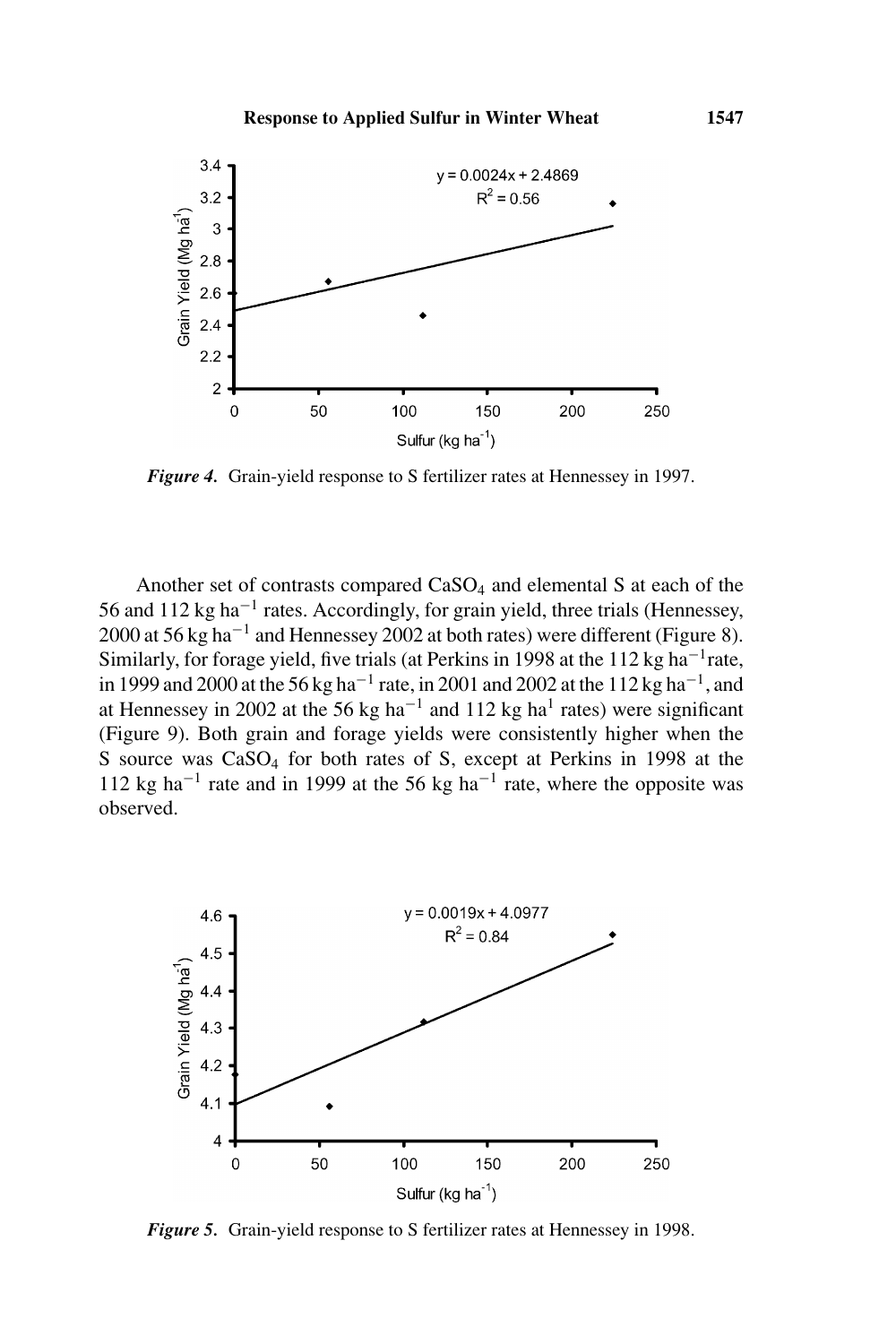## **1548 K. Girma et al.**

|                                                                          | Year      |           |           |           |           |           |  |  |
|--------------------------------------------------------------------------|-----------|-----------|-----------|-----------|-----------|-----------|--|--|
| Source                                                                   | 1997      | 1998      | 1999      | 2000      | 2001      | 2002      |  |  |
| Sulfur $(S)$ rate                                                        | <b>NS</b> | <b>NS</b> | <b>NS</b> | <b>NS</b> | <b>NS</b> | $**$      |  |  |
| S-Linear                                                                 | <b>NS</b> | <b>NS</b> | <b>NS</b> | <b>NS</b> | <b>NS</b> | <b>NS</b> |  |  |
| S-Quadratic                                                              | <b>NS</b> | <b>NS</b> | <b>NS</b> | <b>NS</b> | <b>NS</b> | $*$       |  |  |
| Elemental S vs $CaSO4$<br>at 56 kg ha <sup><math>-1</math></sup> S rate  | <b>NA</b> | <b>NS</b> | <b>NS</b> | <b>NS</b> | <b>NS</b> | **        |  |  |
| Elemental S vs $CaSO4$<br>at 112 kg ha <sup><math>-1</math></sup> S rate | <b>NA</b> | <b>NS</b> | <b>NS</b> | <b>NS</b> | <b>NS</b> | **        |  |  |
| Mean                                                                     | 8748      | 1712      | 1781      | 2209      | 942       | 5744      |  |  |

Table 4 Effect of S rates and sources on forage yield (kg ha−1) at Hennessy, OK, 1997–2002

<sup>∗</sup>, ∗∗, and ∗∗∗ indicate significance at 0.1, 0.05, and 0.01 significance levels, respectively. NS: non-significant. NA: not applicable.

## **DISCUSSION**

In six out of 14 site-years, grain yield was significantly affected by S rates. In several past experiments it has been reported that wheat did not respond to S fertilization, at least for grain yield (Beaton and Wagner, 1985; Mitchell and Mullins, 1990; Sawyer and Ebelhar, 1995). Using three years of data, a non-significant S response was obtained on a silt-loam soil due to wet and dry deposition (Sawyer and Ebelhar, 1995). A study conducted in Alabama (Beaton

Table 5 Effect of S rates and sources on forage yield (kg ha<sup>-1</sup>) at Perkins, OK, 1997–2002

|                                                                                   | Year      |           |           |           |                                   |           |  |  |
|-----------------------------------------------------------------------------------|-----------|-----------|-----------|-----------|-----------------------------------|-----------|--|--|
|                                                                                   | 1997      | 1998      | 1999      | 2000      | 2001                              | 2002      |  |  |
| Sulfur $(S)$ rate                                                                 | ***       | **        | <b>NS</b> | **        | <b>NS</b>                         | <b>NS</b> |  |  |
| S-Linear                                                                          | <b>NS</b> | <b>NS</b> | <b>NS</b> | <b>NS</b> | <b>NS</b>                         | <b>NS</b> |  |  |
| S-Quadratic                                                                       | $**$      | <b>NS</b> | NS        | <b>NS</b> | <b>NS</b>                         | $*$       |  |  |
| Elemental S vs CaSO <sub>4</sub><br>at 56 kg ha <sup><math>-1</math></sup> S rate | NA        | <b>NS</b> | $\ast$    | ***       | <b>NS</b>                         | <b>NS</b> |  |  |
| Elemental S vs $CaSO4$<br>at 112 kg ha <sup>-1</sup> S rate                       | <b>NA</b> | $**$      | <b>NS</b> | <b>NS</b> | $\frac{d\mathbf{r}}{d\mathbf{x}}$ | **        |  |  |
| Mean                                                                              | 4183      | 1245      | 922       | 2291      | 1322                              | 4633      |  |  |

<sup>∗</sup>, ∗∗, and ∗∗∗ indicate significance at 0.1, 0.05, and 0.01 significance levels, respectively. NS: non-significant. NA: not applicable.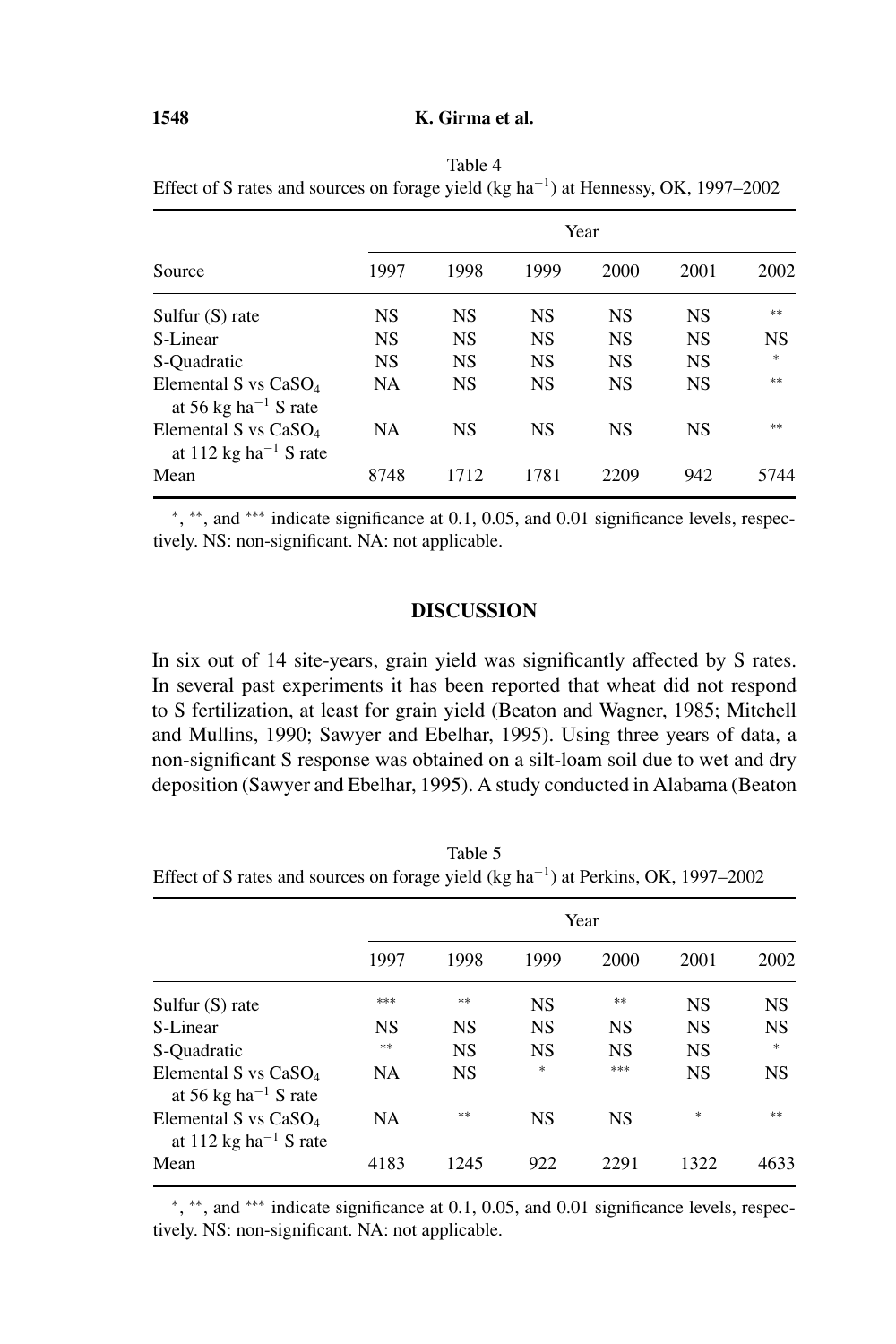

*Figure 6.* Forage yield response to S fertilizer rates at Hennessey in 2002.

and Wagner, 1985) also concluded that the lack of response to S fertilizer was due to the combined input of available S from sources other than fertilizer S, such as precipitation, dry deposition, atmospheric  $S_0$  absorption by plants, mineralization of organic matter, or subsoil sulfate supply. The researchers justified their statement with an example: The total amount of S taken up by a 5400 kg ha<sup>-1</sup> wheat crop is approximately 22 kg ha<sup>-1</sup>, which can be easily obtained from the above sources.

More S grain-yield response was observed over the years at Hennessey than at Perkins. This result could be due to inherently low levels of S in that soil. In fact, overall grain yields were higher for this site, which might explain the significant effects observed. High grain and or forage yields are associated with a high level of nutrient harvest. Soils that inherently supply less available



*Figure 7.* Forage yield response to S fertilizer rates at Perkins in 2002.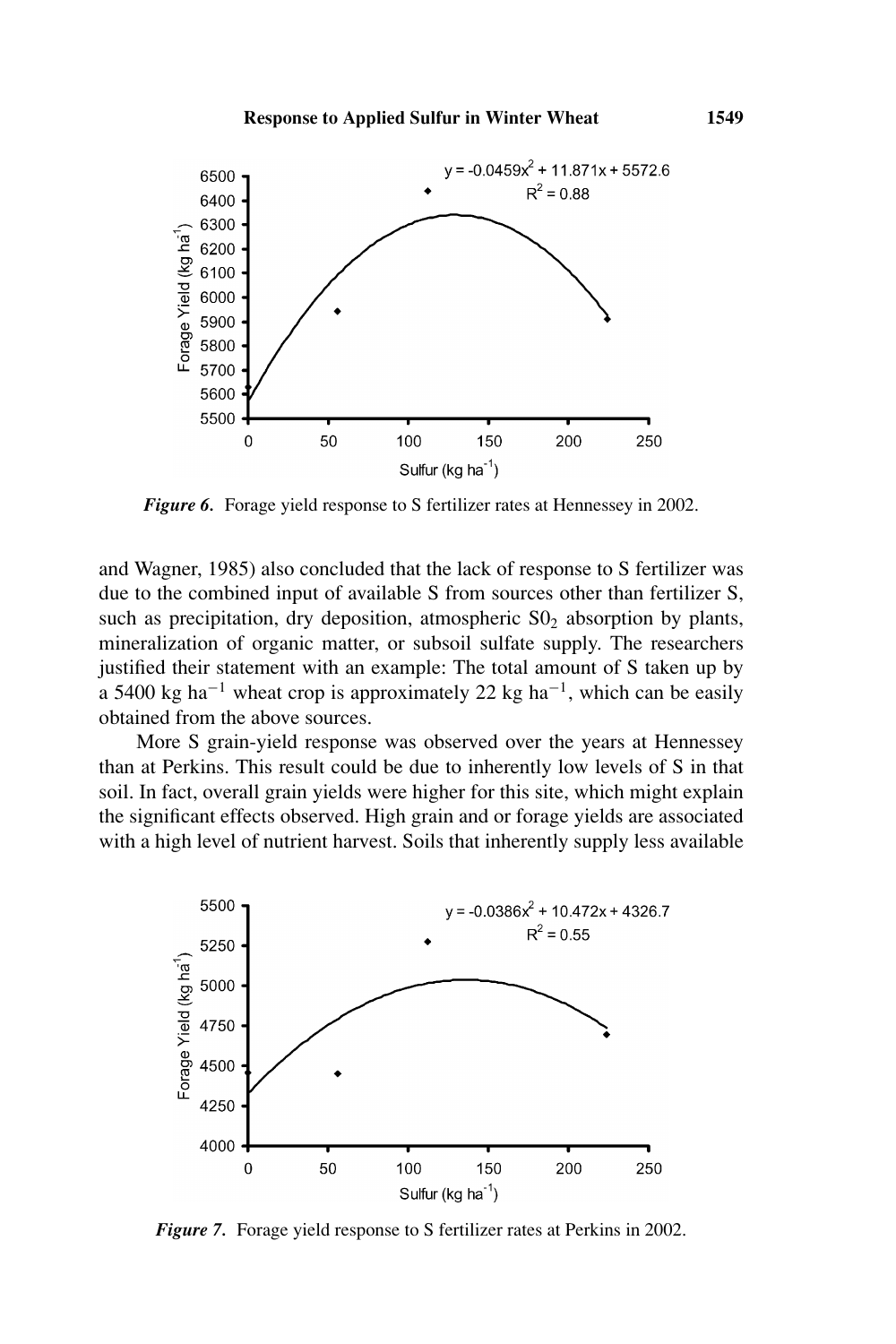

*Figure 8.* Response of grain yield to sulfur sources for three trials, (Location-year-sulfur rate combinations; e.g., Henn2000, 56, indicates location Hennessy, year 2002, sulfur rate 56 kg ha<sup> $-1$ </sup>, respectively) where sulfur sources were deemed significant.

S or can retain less available S within the rooting zone, such as low-organicmatter and coarse-textured soils, could be those where crop response to applied S fertilizer was found (Mahler and Maples, 1986).

The rainfall data during the crop season for the period of the experiment were used as a covariate to detect whether it influenced S response in wheat. The resulting conclusion is that the rates are not significant. A significant yield response to S fertilization in controlled laboratory conditions was observed, but



*Figure 9.* Response of forage yield to sulfur sources in seven trials (location-year-sulfur rate combinations; e.g., Henn2002, 56 indicates location Hennessy, year 2002, sulfur rate 56 kg ha−1, respectively) where sources were deemed significant.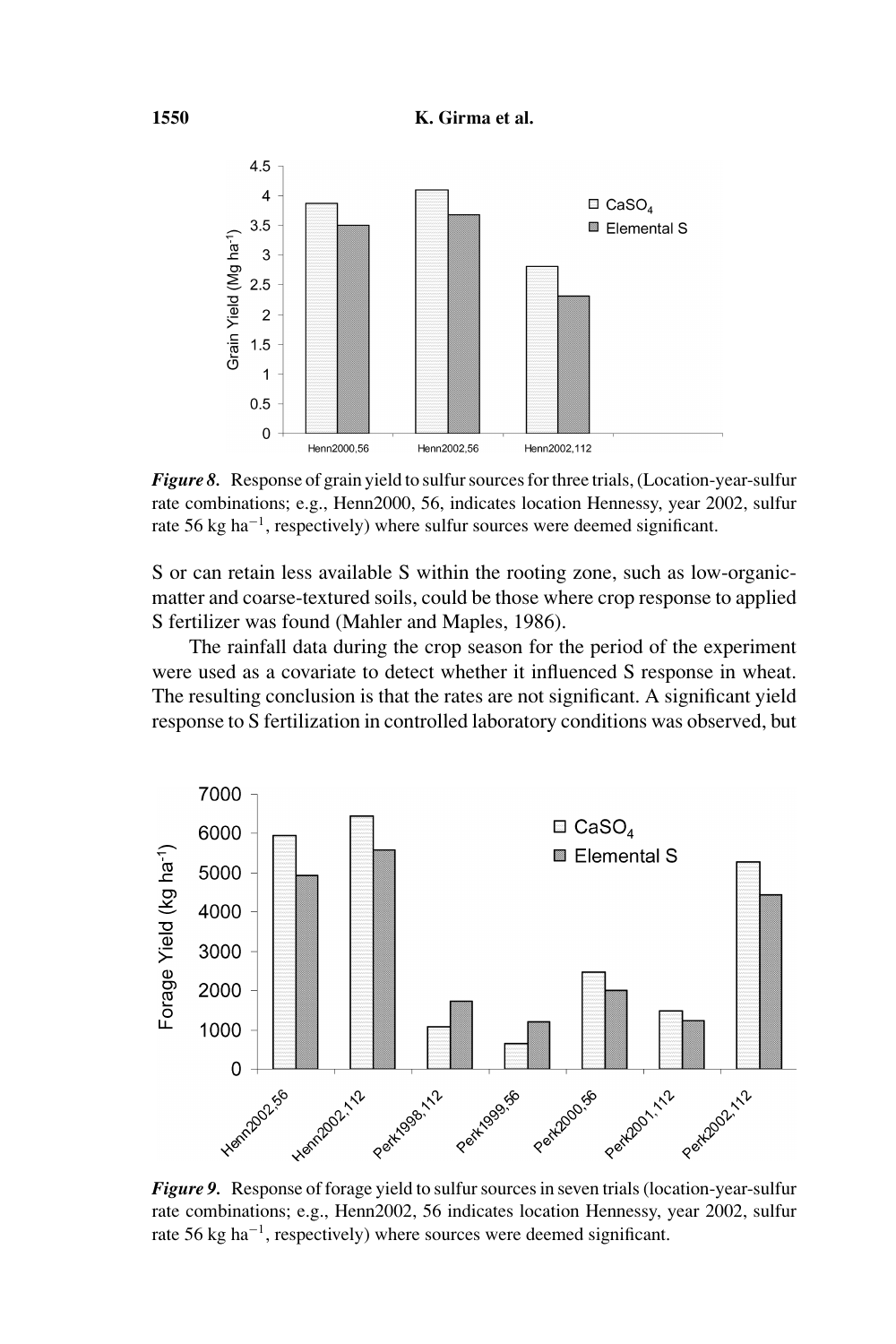not under field conditions where rainfall was the sole source of S (Hoeft et al., 1985).

In this study, it was observed that the form of S applied played an equally important role in obtaining a significant response as the rate applied. The consistently higher yields obtained when  $CaSO<sub>4</sub>$  as opposed to elemental S was applied were attributed to the immediate availability of the sulfate in  $CaSO<sub>4</sub>$ when rainfall is modest. Elemental S needs to be oxidized before it becomes available to the crop (Mahler and Maples, 1987). At Perkins in 1998 and 1999, high forage-yield differences were observed between the two sources of S. This result can be explained by the fact that high rainfall was received during the growing season in these years, which presumably caused sulfate from CaSO4 to leach out, causing lower forage yield, while the slow transformation of elemental S made S available for crop growth. In general, S sources other than elemental S are known to boost growth and yield of wheat (Mahler and Maples, 1987; Oates and Kamprath, 1985). The transformation process of elemental S to sulfate creates temporary acidity in the rhizosphere, which might reduce wheat yields.

#### **CONCLUSIONS**

Unlike past reports, the current study revealed a significant wheat-grain and forage-yield response to S rates in six and four trials, respectively. Quadratic trend analysis revealed that the biological optimum S rate was between 56 and 112 kg ha−1. The form of S applied played an equally important role in obtaining a significant response as the rate applied. Consistently higher yields were obtained when CaSO<sub>4</sub> was applied than when elemental S was applied. In conjunction with the projected decrease in atmospheric S deposition, the results obtained from these experiments suggest that wheat response to S should be monitored to prevent possible forage and grain-yield loss.

## **REFERENCES**

- Beaton, J. D., and R. E. Wagner. 1985. Sulphur: A vital component of maximum economic yield systems. *Sulphur in Agriculture* 9(1): 1–7.
- Blake-Kalff, M. M. A., M. J. Hawkesford, F. J. Zhao, and S. P. McGrath. 2000. Diagnosing sulfur deficiency in field-grown oilseed rape (*Brassica napus* L.) and wheat (*Triticum aestivum* L.). *Plant and Soil* 225(1/2): 95–107.
- Duke, S. H., and H. M. Reisenaue. 1986. Roles and requirements of sulfur in plant nutrition. In *Sulfur in agriculture*, ed. M. A. Tabatabai, Agronomy Series No. 27, 124–168. Madison, WI: ASA, CSSA, SSSA.
- Hoeft, R. G., J. E. Sawyer, R. M. Vanden-Heuvel, M. A. Schmitt, and G. S. Brinkman. 1985. Corn response to sulfur on Illinois soils. *Journal of Fertilizer Issues* 2(1): 95–104.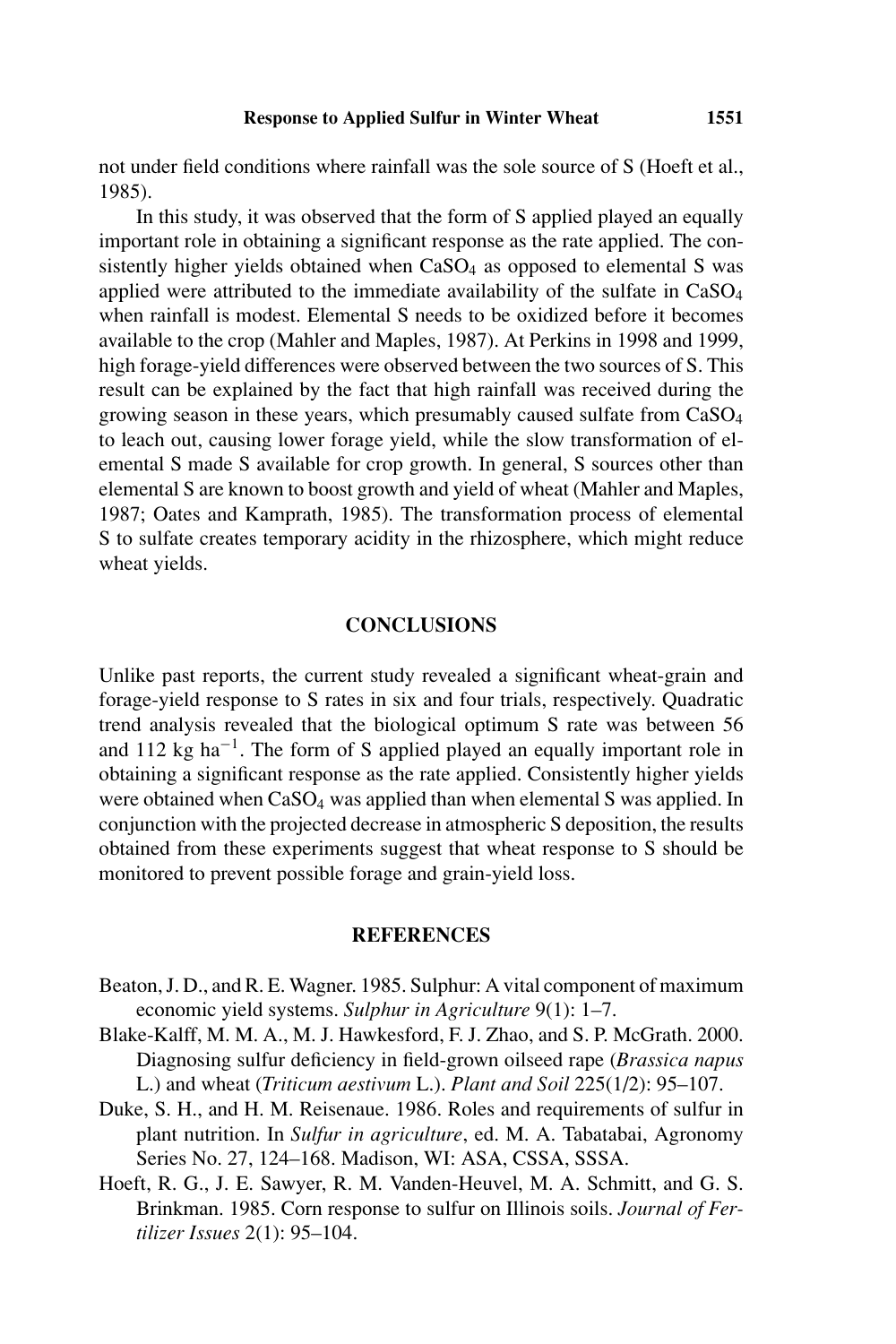- Johnson, G. V., W. R. Raun, H. Zhang, and J. A. Hattey. 2000. *Oklahoma soil fertility handbook,* 5th edition. Stillwater, OK: Oklahoma State University.
- Johnson, J. W. 1999. Most asked agronomic questions. In *Ohio State University Extension*, eds. J. W. Johnson and C. Hudak, Extension Bulletin E-760-88. Columbus, OH: The Ohio State University.
- Knights, J. S., F. J. Zhao, B. Spiro, and S. P. McGrath. 2000. Long-term effects of land use and fertilizer treatments on sulfur cycling. *Journal of Environmental Quality* 29(6): 1867–1874.
- Mahler, R. J., and R. L. Maples. 1986. Response of wheat to sulfur fertilization. *Communications in Soil Science and Plant Analysis* 17(9): 975– 988.
- Mahler, R. J., and R. L. Maples. 1987. Effect of sulfur additions on soil and the nutrition of wheat. *Communications in Soil Science and Plant Analysis* 18(6): 653–673.
- McGrath, S. P., and F. J. Zhao. 1995. A risk assessment of sulfur deficiency in cereals using soil and atmospheric deposition data. *Soil Use Management* 11(1): 110–114.
- McGrath, S. P., F. J. Zhao, and P. J. A. Withers. 1996. Development of sulfur deficiency in crops and its treatment. In *Proceedings of the International Fertilizer Society*, No. 379, 1–47. York, U.K.: The International Fertilizer Society.
- Miller, R. O., J. Kotuby-Amacher, and J. B. Rodriguez. 1997. Soil chloride. In *Western states laboratory proficiency testing program soil and plant analytical methods*, 90–91. Davis, CA: University of California.
- Mitchell, C. C., and G. L. Mullins. 1990. Sulfur fertilization needed by wheat on coastal plain soils: Highlights of agricultural research. *Alabama Agricultural Experiment Station* 37(4): 8.
- National Atmospheric Deposition Program (NRSP-3)/National Trends Network. 2000. *National atmospheric deposition program 2000 annual summary*, Champaign, IL: NADP/NTN Coordination Office, Illinois State Water Survey.
- Oates, K. M., and E. J. Kamprath. 1985. Sulfur fertilization of winter wheat grown on deep sandy soils. *Soil Science Society of America Journal* 49(4): 925–927.
- Randall, P. J., and C. W. Wrigley. 1986. Effects of sulfur supply on the yield, composition and quality of grain from cereals, oilseeds, and legumes. *Advances in Cereal Science and Technology* 8: 171–206.
- Rasmussen, P. E. 1996. Effect of nitrogen, sulfur, and phosphorus sufficiency on nutrient content in soft white winter wheat. *Communications in Soil Science and Plant Analysis* 27(3/4): 585–596.
- Riley, N. G., F. J. Zhao, and S. P. McGrath. 2000. Availability of different forms of sulfur fertilizers to wheat and oilseed rape. *Plant and Soil* 222(1/2): 139– 147.